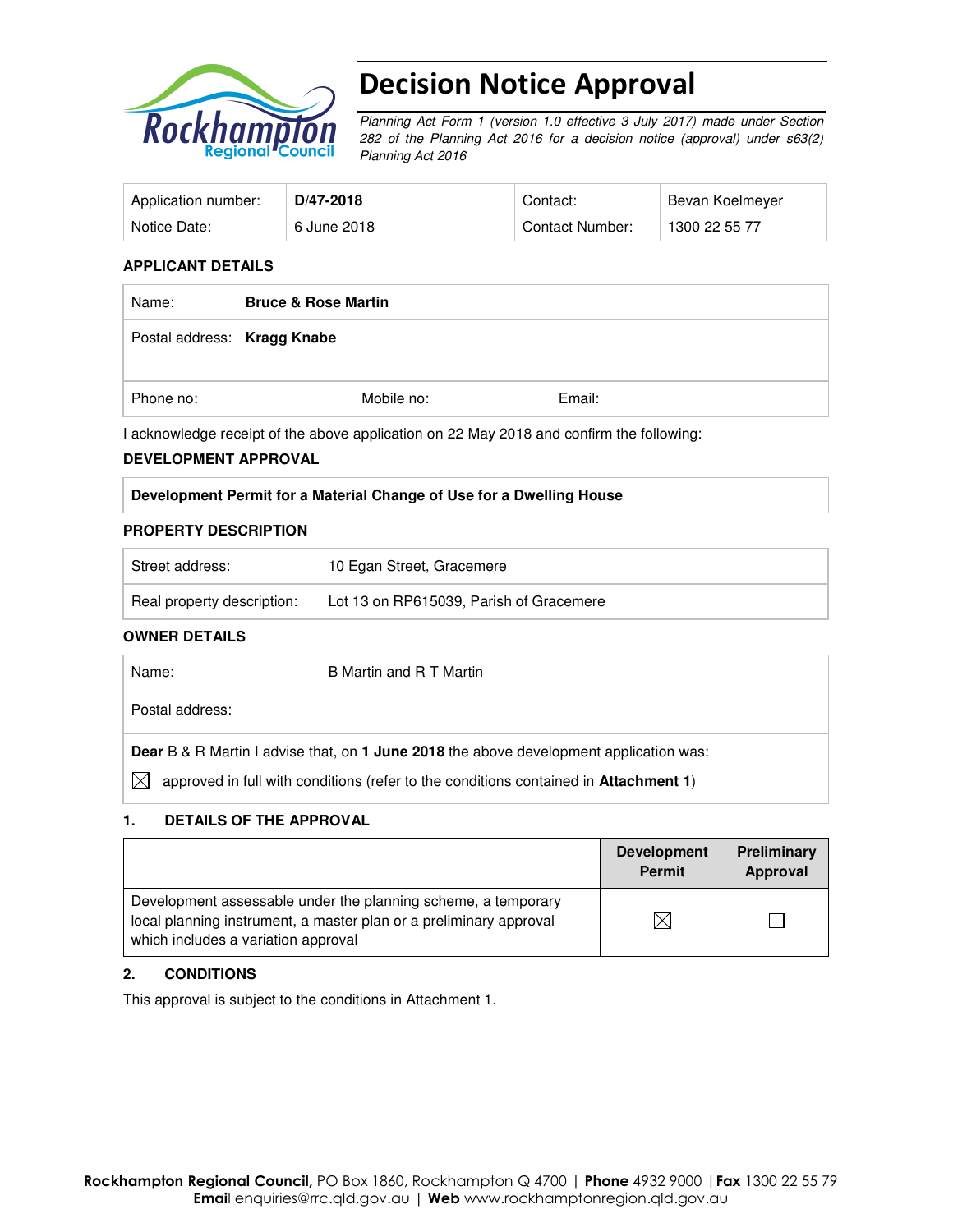### **3. FURTHER DEVELOPMENT PERMITS REQUIRED**

Please be advised that the following development permits are required to be obtained before the development can be carried out:

| Type of development permit required | Subject of the required development permit |
|-------------------------------------|--------------------------------------------|
| <b>Operational Works</b>            | Access Works                               |
| <b>Building Works</b>               |                                            |
| Plumbing and Drainage Works         |                                            |

## **4. REFERRAL AGENCIES NIL**

#### **5. THE APPROVED PLANS**

**The approved development must be completed and maintained generally in accordance with the approved drawings and documents:** 

| Drawing/report title                                 | Prepared by                     | Date        | Reference number             | Version/<br>issue |
|------------------------------------------------------|---------------------------------|-------------|------------------------------|-------------------|
| Proposed Residence (Site Plan)                       | Kascol Design<br><b>Studios</b> | 22 May 2018 | BRM160418 (Sheet<br>$- A101$ |                   |
| Proposed Residence (Residence<br>Floor Plan)         | Kascol Design<br><b>Studios</b> | 22 May 2018 | BRM160418 (Sheet<br>$- A102$ |                   |
| Proposed Residence (Elevations -<br>North and South) | Kascol Design<br><b>Studios</b> | 22 May 2018 | BRM160418 (Sheet<br>$- A103$ |                   |
| Proposed Residence (Elevations -<br>East and West)   | Kascol Design<br><b>Studios</b> | 22 May 2018 | BRM160418 (Sheet<br>$- A104$ |                   |

#### **6. CURRENCY PERIOD FOR THE APPROVAL (S.85)**

The standard currency periods stated in section 85 of Planning Act 2016 apply to each aspect of development in this approval, if not stated in the conditions of approval attached.

## **7. STATEMENT OF REASONS**

| <b>Description of the</b><br>development | The proposed development is for a Material Change of Use for a Dwelling<br>House                                                                                                                                                                                                                                                                                |  |  |
|------------------------------------------|-----------------------------------------------------------------------------------------------------------------------------------------------------------------------------------------------------------------------------------------------------------------------------------------------------------------------------------------------------------------|--|--|
| <b>Reasons for Decision</b>              | List of relevant grounds for approval:                                                                                                                                                                                                                                                                                                                          |  |  |
|                                          | The development is commensurate with development in the surrounding<br>a)<br>area and does not compromise the productivity of neighbouring rural<br>land;                                                                                                                                                                                                       |  |  |
|                                          | b)<br>Assessment of the development against the relevant zone purpose,<br>planning scheme codes and planning scheme policies demonstrates<br>that the proposed development will not cause significant adverse<br>impacts on the surrounding natural environment, built environment and<br>infrastructure, community facilities, or local character and amenity; |  |  |
|                                          | The proposed development does not compromise the relevant State<br>C)<br>Planning Policy; and                                                                                                                                                                                                                                                                   |  |  |
|                                          | On balance, the application should be approved because the<br>d)<br>circumstances favour Council exercising its discretion to approve the<br>application even though the development does not comply with an<br>aspect of the assessment benchmarks.                                                                                                            |  |  |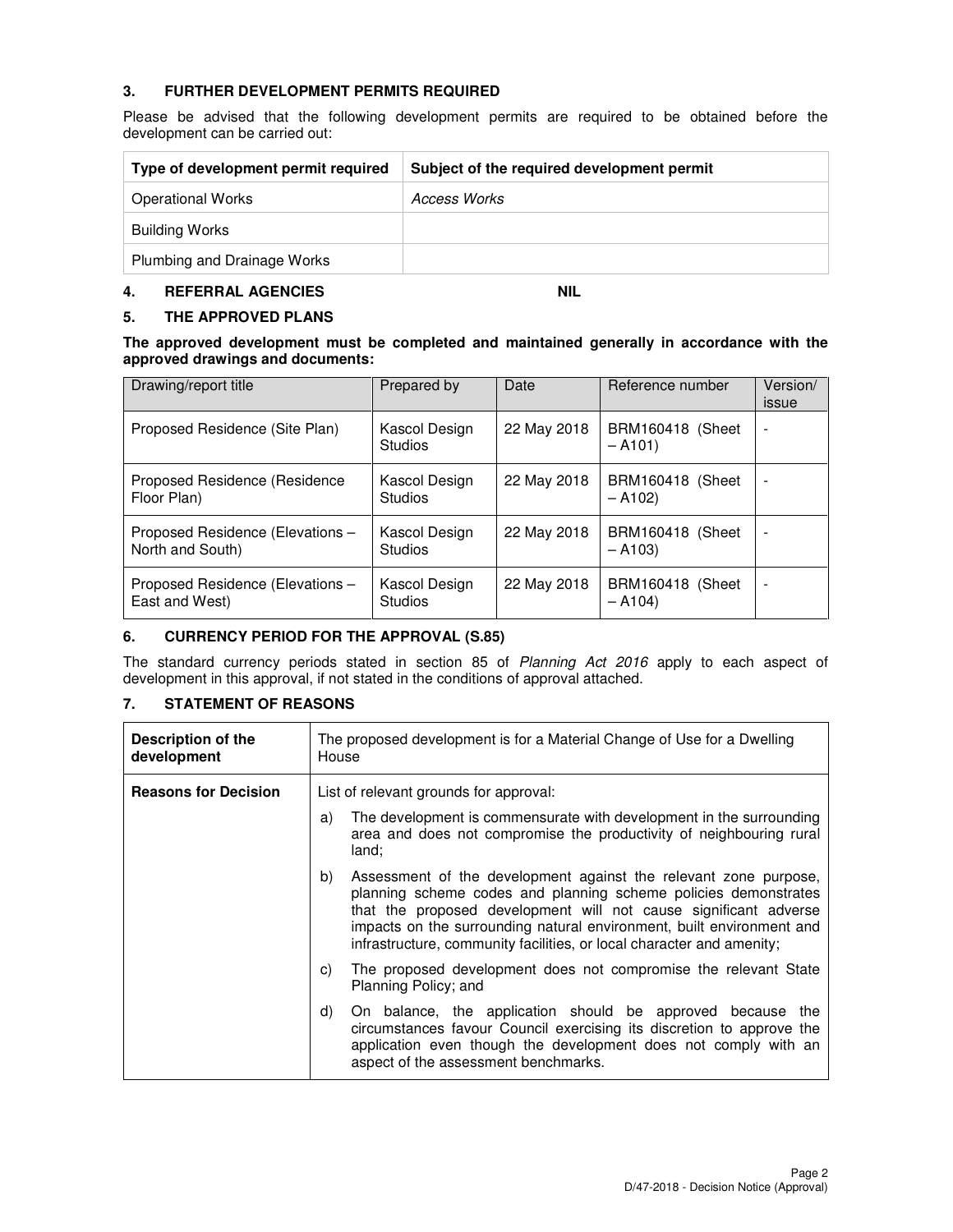| <b>Assessment</b><br><b>Benchmarks</b>             | The proposed development was assessed against the following assessment<br>benchmarks:<br>Rural zone code.                                                                                                      |                                                                                                                                                                                                |  |
|----------------------------------------------------|----------------------------------------------------------------------------------------------------------------------------------------------------------------------------------------------------------------|------------------------------------------------------------------------------------------------------------------------------------------------------------------------------------------------|--|
| Compliance with<br>assessment<br><b>benchmarks</b> | The development was assessed against all of the assessment benchmarks<br>listed above and complies with all of these with the exception listed below:                                                          |                                                                                                                                                                                                |  |
|                                                    | <b>Assessment</b><br><b>Benchmark</b>                                                                                                                                                                          | Reasons for the approval despite non-<br>compliance with benchmark                                                                                                                             |  |
|                                                    | Rural zone code                                                                                                                                                                                                | The development, despite not achieving the<br>minimum setbacks from its boundaries, will not<br>compromise the potential use of neighbouring<br>rural land which is used for similar purposes. |  |
| <b>Matters prescribed by</b><br>regulation         | The State Planning Policy – Part E;<br>The Central Queensland Regional Plan;<br>The Rockhampton Region Planning Scheme 2015; and<br>The common material, being the material submitted with the<br>application. |                                                                                                                                                                                                |  |

## **8. RIGHTS OF APPEAL**

The rights of an applicant to appeal to a tribunal or the Planning and Environment Court against a decision about a development application are set out in chapter 6, part 1 of the Planning Act 2016. For particular applications, there may also be a right to make an application for a declaration by a tribunal (see chapter 6, part 2 of the Planning Act 2016).

## Appeal by an applicant

An applicant for a development application may appeal to the Planning and Environment Court against the following:

- the refusal of all or part of the development application
- a provision of the development approval
- the decision to give a preliminary approval when a development permit was applied for
- a deemed refusal of the development application.

An applicant may also have a right to appeal to the Development tribunal. For more information, see schedule 1 of the Planning Act 2016.

The timeframes for starting an appeal in the Planning and Environment Court are set out in section 229 of the Planning Act 2016.

**Attachment 2** is an extract from the Planning Act 2016 that sets down the applicant's appeal rights and the appeal rights of a submitter.

#### **9. WHEN THE DEVELOPMENT APPROVAL TAKES EFFECT**

This development approval takes effect:

From the time the decision notice is given  $-$  if there is no submitter and the applicant does not appeal the decision to the court.

Or

When the submitter's appeal period ends  $-$  if there is a submitter and the applicant does not appeal the decision to the court.

Or

Subject to the decision of the court, when the appeal is finally decided  $-$  if an appeal is made to the court.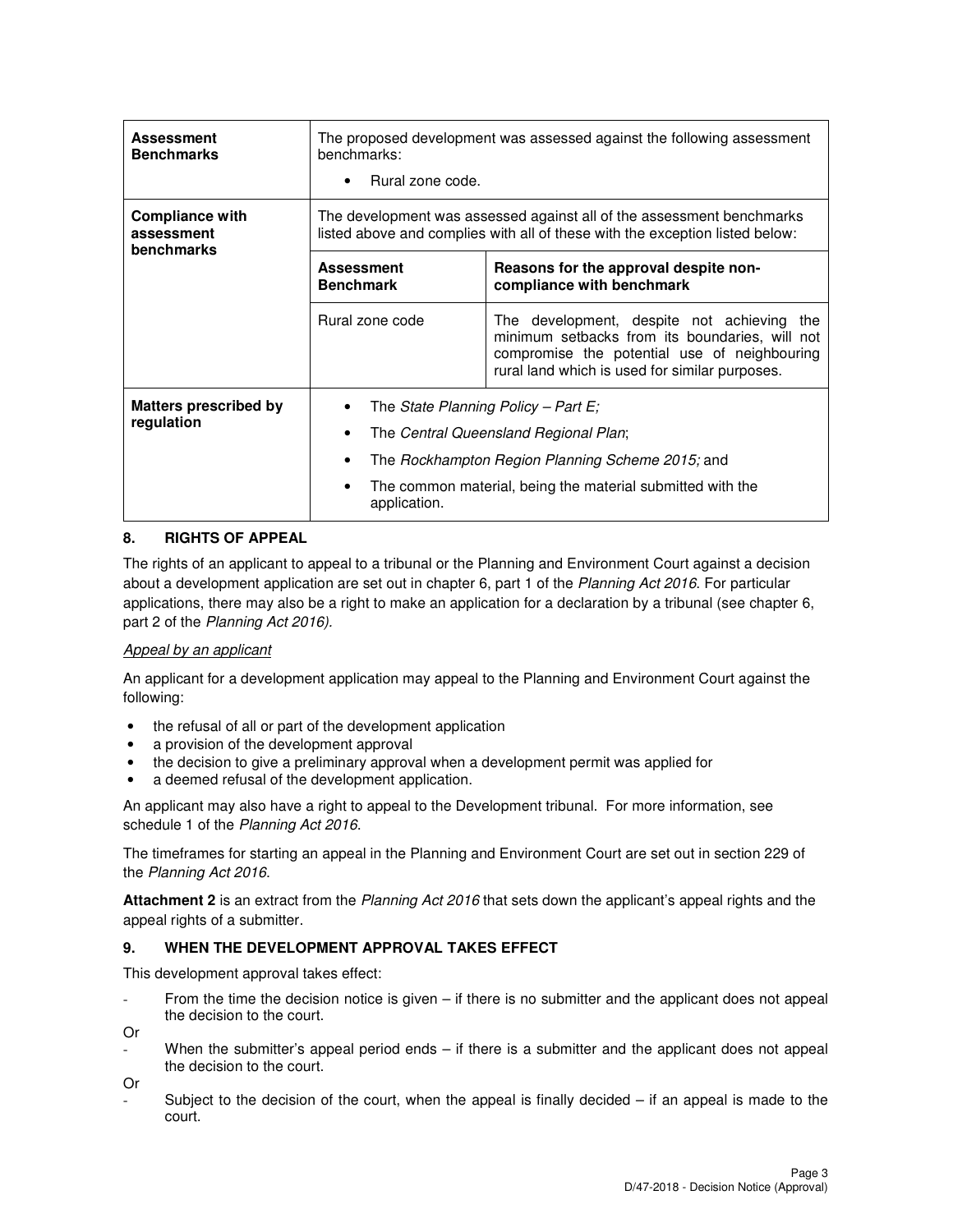This approval will lapse unless substantially commenced within the above stated currency periods (refer to sections 85 of Planning Act 2016 for further details).

## **10. ASSESSMENT MANAGER**

#### **Attachment 1 – Conditions of the approval**

**Part 1 – Conditions imposed by the assessment manager** [Note: where a condition is imposed about infrastructure under Chapter 4 of the Planning Act 2016, the relevant provision of the Act under which this condition was imposed must be specified.]

#### **Attachment 2—Extract on appeal rights**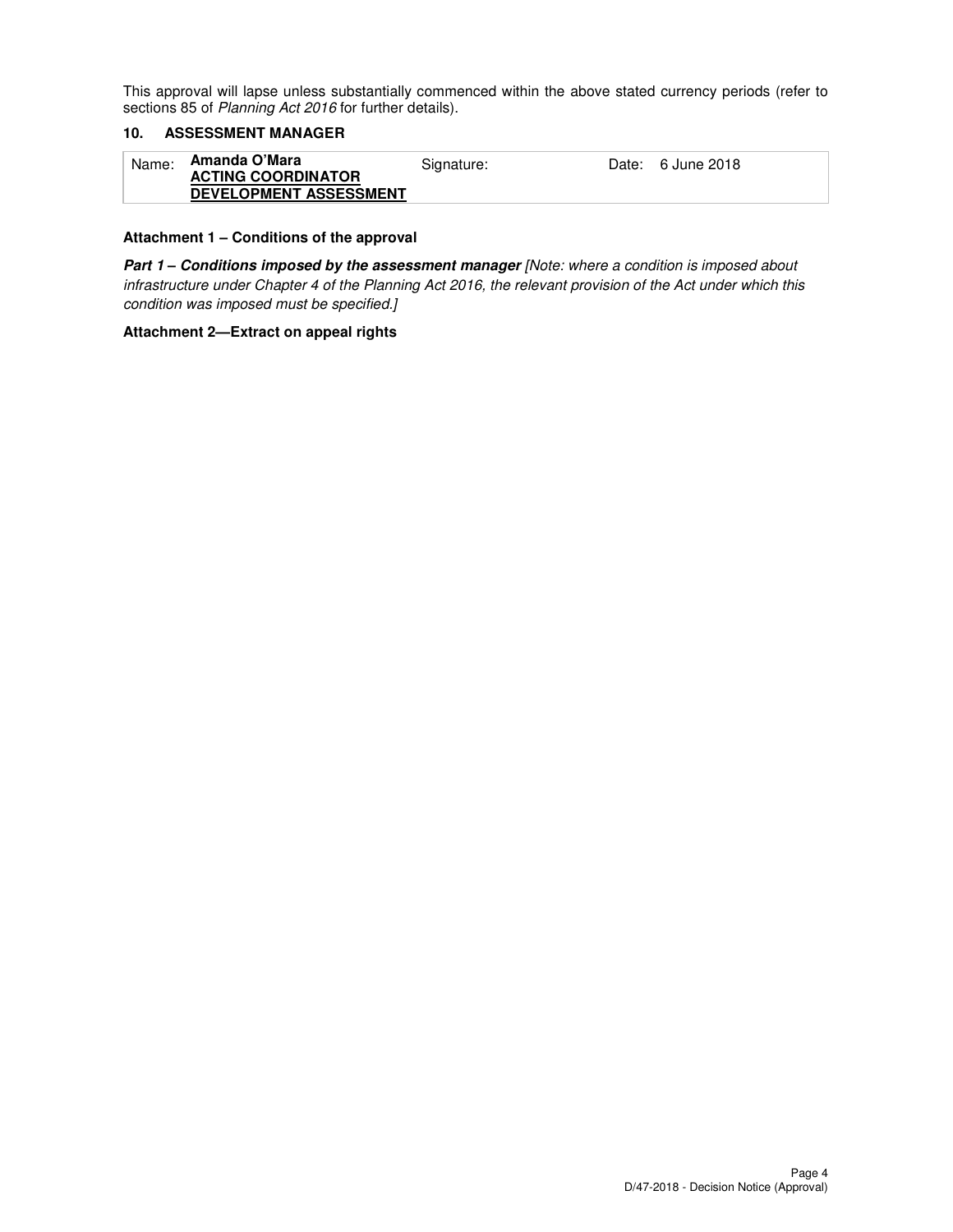

## **Attachment 1 – Part 1 Rockhampton Regional Council Conditions**

Planning Act 2016

## 1.0 ADMINISTRATION

- 1.1 The Developer and his employee, agent, contractor or invitee is responsible for ensuring compliance with the conditions of this development approval.
- 1.2 Where these Conditions refer to "Council" in relation to requiring Council to approve or to be satisfied as to any matter, or conferring on the Council a function, power or discretion, that role may be fulfilled in whole or in part by a delegate appointed for that purpose by the Council.
- 1.3 All conditions, works, or requirements of this development approval must be undertaken, completed, and be accompanied by a Compliance Certificate for any operational works required by this development approval:
	- 1.3.1 to Council's satisfaction;
	- 1.3.2 at no cost to Council; and

unless otherwise stated.

- 1.4 The following further Development Permits must be obtained prior to the commencement of any works associated with their purposes:
	- 1.4.1 Operational Works:
		- (i) Access Works;
	- 1.4.2 Plumbing and Drainage Works; and
	- 1.4.3 Building Works.
- 1.5 All Development Permits for Operational Works and Plumbing and Drainage Works must be obtained prior to the issue of a Development Permit for Building Works.
- 1.6 All works must be designed, constructed and maintained in accordance with the relevant Council policies, guidelines and standards, unless otherwise stated.
- 1.7 All engineering drawings/specifications, design and construction works must be in accordance with the requirements of the relevant Australian Standards and must be approved, supervised and certified by a Registered Professional Engineer of Queensland.

## 2.0 APPROVED PLANS AND DOCUMENTS

2.1 The approved development must be completed and maintained generally in accordance with the approved plans and documents, except where amended by any condition of this development approval:

| Drawing/report title                                 | <b>Prepared by</b>              | <b>Date</b> | Reference number            | <b>Version</b><br>/issue |
|------------------------------------------------------|---------------------------------|-------------|-----------------------------|--------------------------|
| Proposed Residence (Site Plan)                       | Kascol Design<br><b>Studios</b> | 22 May 2018 | BRM160418<br>(Sheet – A101) |                          |
| <b>Proposed Residence</b><br>(Residence Floor Plan)  | Kascol Design<br><b>Studios</b> | 22 May 2018 | BRM160418<br>(Sheet – A102) | -                        |
| Proposed Residence (Elevations<br>- North and South) | Kascol Design<br><b>Studios</b> | 22 May 2018 | BRM160418<br>(Sheet – A103) |                          |
| Proposed Residence (Elevations<br>- East and West)   | Kascol Design<br><b>Studios</b> | 22 May 2018 | BRM160418<br>(Sheet – A104) | -                        |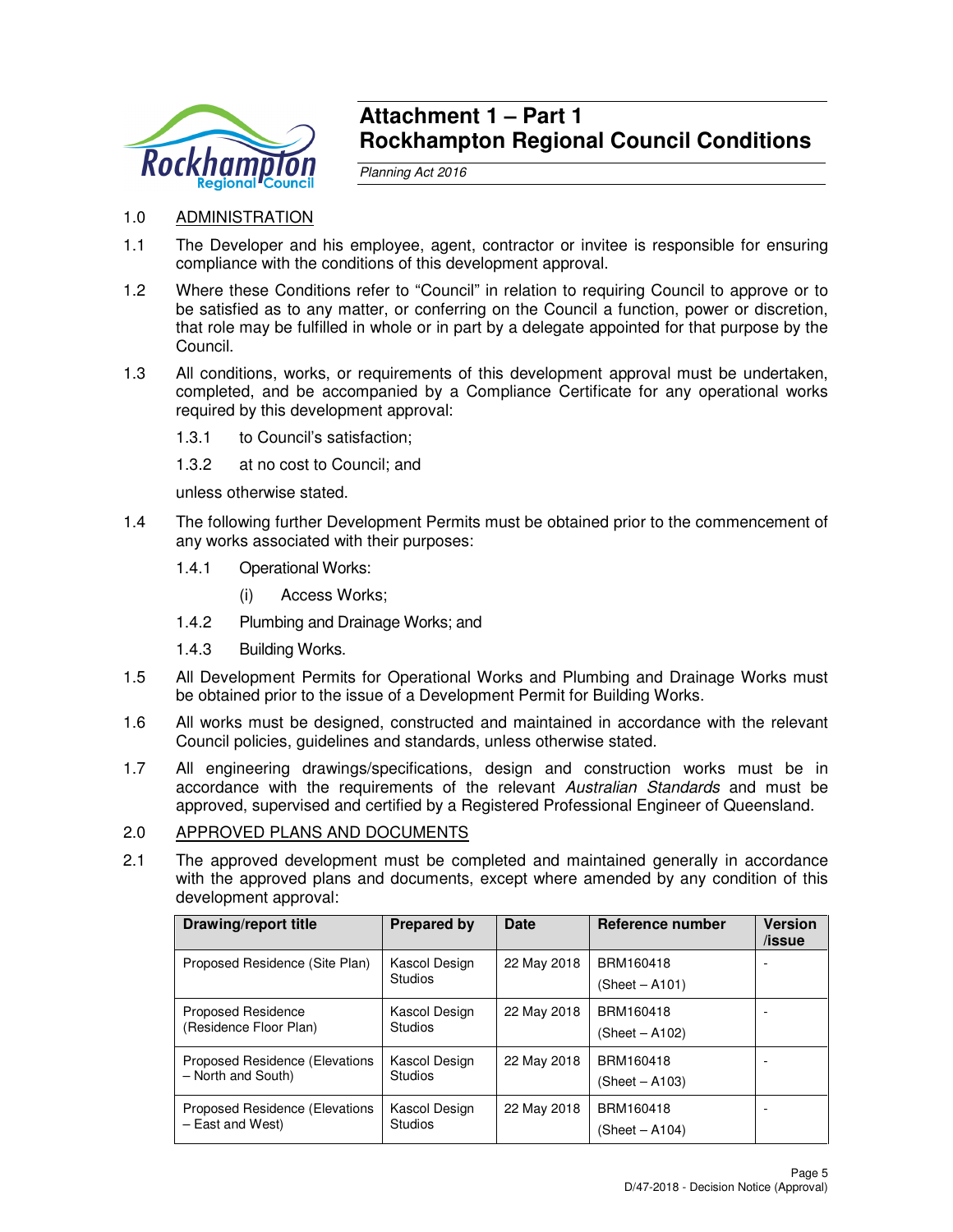- 2.2 Where there is any conflict between the conditions of this development approval and the details shown on the approved plans and documents, the conditions of this development approval must prevail.
- 2.3 Where conditions require the above plans or documents to be amended, the revised document(s) must be submitted for approval by Council prior to the submission of an application for a Development Permit for Operational Works/Building Works.

## 3.0 ACCESS WORKS

- 3.1 A Development Permit for Operational Works (access works) must be obtained prior to the commencement of any access works on the development site.
- 3.2 All access works must be designed and constructed in accordance with the approved plans (refer to condition 2.1), Capricorn Municipal Development Guidelines and the provisions of a Development Permit for Operational Works (access works).

## 4.0 PLUMBING AND DRAINAGE WORKS

- 4.1 All internal plumbing and drainage works must be designed and constructed in accordance with the approved plans (refer to condition 2.1), Capricorn Municipal Development Guidelines, Water Supply (Safety and Reliability) Act 2008, Plumbing and Drainage Act 2002, Council's Plumbing and Drainage Policies and the provisions of a Development Permit for Plumbing and Drainage Works.
- 4.2 On-site sewerage treatment and disposal must be provided in accordance with the Queensland Plumbing and Wastewater Code and Council's Plumbing and Drainage Policies. The on-site sewerage treatment and disposal area must not conflict with the separation distance as detailed with the Queensland Plumbing and Wastewater Code.

### 5.0 ROOF AND ALLOTMENT DRAINAGE WORKS

- 5.1 All roof and allotment drainage works must be designed and constructed in accordance with the approved plans (refer to condition 2.1), Queensland Urban Drainage Manual, Capricorn Municipal Development Guidelines, and sound engineering practice.
- 5.2 All roof and allotment runoff from the development must be directed to a lawful point of discharge and must not restrict, impair or change the natural flow of runoff water or cause a nuisance to surrounding land or infrastructure.

## 6.0 SITE WORKS

- 6.1 All earthworks must be undertaken in accordance with Australian Standard AS3798 "Guidelines on earthworks for commercial and residential developments".
- 6.2 Site works must be constructed such that they do not, at any time, in any way restrict, impair or change the natural flow of runoff water, or cause a nuisance or worsening to surrounding land or infrastructure.

#### 7.0 BUILDING WORKS

7.1 Structures must not be located within the on-site sewerage treatment and disposal area or conflict with the separation distances, in accordance with the Queensland Plumbing and Wastewater Code.

## 8.0 ELECTRICITY

8.1 Electricity services must be provided to the development in accordance with the standards and requirements of the relevant service provider.

## 9.0 TELECOMMUNICATIONS

9.1 Telecommunications services must be provided to the development in accordance with the standards and requirements of the relevant service provider. Unless otherwise stipulated by telecommunications legislation at the time of installation, this includes all necessary pits and pipes, and conduits that provide a connection to the telecommunications network.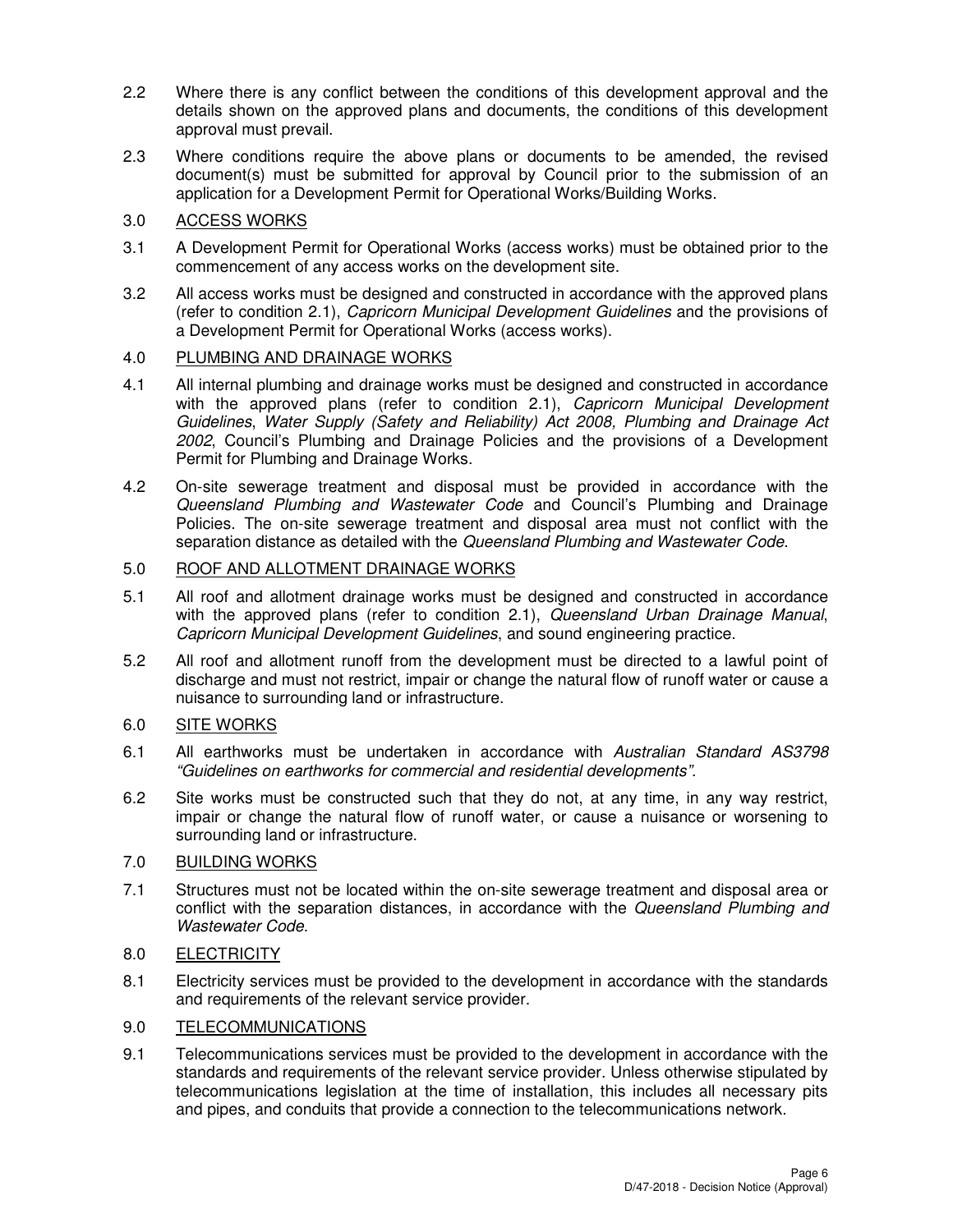#### 10.0 ASSET MANAGEMENT

10.1 Any alteration necessary to electricity, telephone, water mains, sewerage mains, and/or public utility installations resulting from the development or in connection with the development, must be undertaken and completed at no cost to Council.

## 11.0 ENVIRONMENTAL

11.1 An Erosion Control and Stormwater Control Management Plan in accordance with the Capricorn Municipal Design Guidelines, must be implemented, monitored and maintained for the duration of the development works, and until all exposed soil areas are permanently stabilised (for example, turfed, hydromulched, concreted, landscaped). The plan must be available on-site for inspection by Council Officers whilst all works are being carried out.

### ADVISORY NOTES

### NOTE 1. Aboriginal Cultural Heritage

It is advised that under section 23 of the Aboriginal Cultural Heritage Act 2003, a person who carries out an activity must take all reasonable and practicable measures to ensure the activity does not harm Aboriginal cultural heritage (the "cultural heritage duty of care"). Maximum penalties for breaching the duty of care are listed in the Aboriginal cultural heritage legislation. The information on Aboriginal cultural heritage is available on the Department of Aboriginal and Torres Strait Islander and Partnerships website www.datsip.qld.gov.au.

## NOTE 2. General Environmental Duty

General environmental duty under the Environmental Protection Act 1994 prohibits unlawful environmental nuisance caused by noise, aerosols, particles, dust, ash, fumes, light, odour or smoke beyond the boundaries of the development site during all stages of the development including earthworks, construction and operation.

## NOTE 3. General Safety Of Public During Construction

The Work Health and Safety Act 2011 and Manual of Uniform Traffic Control Devices must be complied with in carrying out any construction works, and to ensure safe traffic control and safe public access in respect of works being constructed on a road.

#### NOTE 4. Works in Road Reserve Permit

It is advised that a Works in Road Reserve Permit (including a fee for the vehicle crossover and compliant with Standard Capricorn Municipal Development Guidelines, Standard Drawings) may be accepted in place of the application for a Development Permit for Operational Works (access works).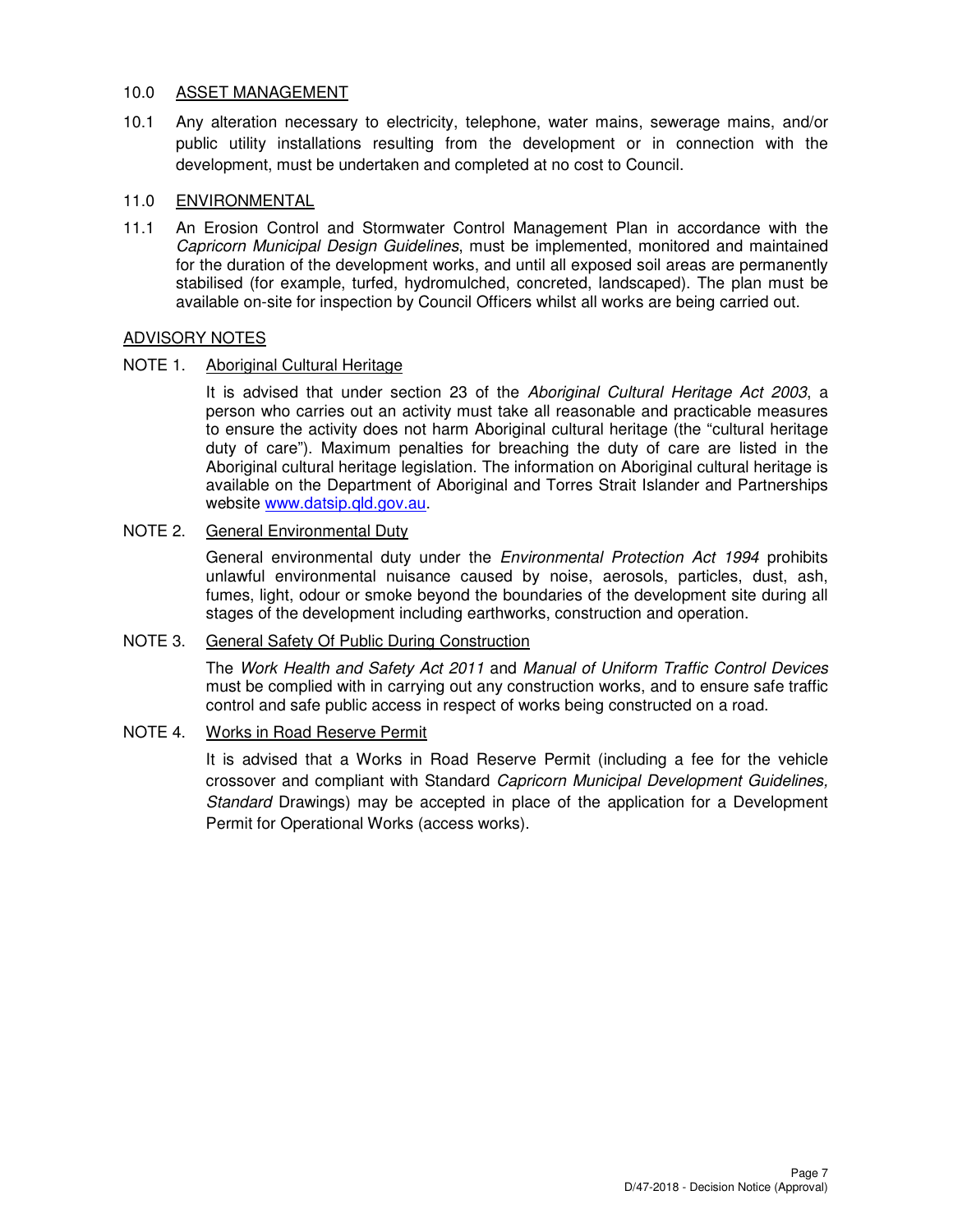

# **Attachment 2 - Appeal Rights**

PLANNING ACT 2016

The following is an extract from the Planning Act 2016 (Chapter 6)

#### **Appeal rights**

#### **229 Appeals to tribunal or P&E Court**

- (1) Schedule 1 states—
	- (a) matters that may be appealed to— (i) either a tribunal or the P&E Court; or (ii) only a tribunal; or (iii) only the P&E Court; and
	- (b) the person—
		- (i) who may appeal a matter (the **appellant**); and
		- (ii) who is a respondent in an appeal of the matter; and (iii) who is a co-respondent in an appeal of the matter; and
		- (iv) who may elect to be a co-respondent in an appeal of the matter.
- (2) An appellant may start an appeal within the appeal period.
- (3) The **appeal period** is—
	- (a) for an appeal by a building advisory agency—10 business days after a decision notice for the decision is given to the agency or
	- (b) for an appeal against a deemed refusal—at any time after the deemed refusal happens; or
	- (c) for an appeal against a decision of the Minister, under chapter 7, part 4, to register premises or to renew the registration of premises—20 business days after a notice is published under section 269(3)(a) or (4); or
	- (d) for an appeal against an infrastructure charges notice— 20 business days after the infrastructure charges notice is given to the person; or
	- (e) for an appeal about a deemed approval of a development application for which a decision notice has not been given—30 business days after the applicant gives the deemed approval notice to the assessment manager; or
	- (f) for any other appeal—20 business days after a notice of the decision for the matter, including an enforcement notice, is given to the person.
	- Note—

See the P&E Court Act for the court's power to extend the appeal period.

- (4) Each respondent and co-respondent for an appeal may be heard in the appeal.
- (5) If an appeal is only about a referral agency's response, the assessment manager may apply to the tribunal or P&E Court to withdraw from the appeal.
- (6) To remove any doubt, it is declared that an appeal against an infrastructure charges notice must not be about—
	- (a) the adopted charge itself; or
	- (b) for a decision about an offset or refund—
		- (i) the establishment cost of trunk infrastructure identified in a LGIP; or
		- (ii) the cost of infrastructure decided using the method
- included in the local government's charges resolution. **230 Notice of appeal**
- (1) An appellant starts an appeal by lodging, with the registrar
- of the tribunal or P&E Court, a notice of appeal that— (a) is in the approved form; and
	- (b) succinctly states the grounds of the appeal.
- (2) The notice of appeal must be accompanied by the required fee.
- (3) The appellant or, for an appeal to a tribunal, the registrar must, within the service period, give a copy of the notice of appeal to—
- (a) the respondent for the appeal; and
- (b) each co-respondent for the appeal; and
- (c) for an appeal about a development application under schedule 1, table 1, item 1—each principal submitter for the development application; and
- (d) for an appeal about a change application under schedule 1, table 1, item 2—each principal submitter for the change application; and
- (e) each person who may elect to become a co-respondent for the appeal, other than an eligible submitter who is not a principal submitter in an appeal under paragraph  $(c)$  or  $(d)$ ; and
- (f) for an appeal to the P&E Court—the chief executive; and
- (g) for an appeal to a tribunal under another Act—any other person who the registrar considers appropriate.
- (4) The **service period** is—
	- (a) if a submitter or advice agency started the appeal in the P&E Court—2 business days after the appeal is started; or
	- (b) otherwise—10 business days after the appeal is started.
- (5) A notice of appeal given to a person who may elect to be a co-respondent must state the effect of subsection
- (6) A person elects to be a co-respondent by filing a notice of election, in the approved form, within 10 business days after the notice of appeal is given to the person*.*
- **231 Other appeals**
- (1) Subject to this chapter, schedule 1 and the P&E Court Act, unless the Supreme Court decides a decision or other matter under this Act is affected by jurisdictional error, the decision or matter is non-appealable.
- (2) The Judicial Review Act 1991, part 5 applies to the decision or matter to the extent it is affected by jurisdictional error.
- (3) A person who, but for subsection (1) could have made an application under the Judicial Review Act 1991 in relation to the decision or matter, may apply under part 4 of that Act for a statement of reasons in relation to the decision or matter.
- (4) In this section— **decision** includes—
	- (a) conduct engaged in for the purpose of making a decision; and
	- (b) other conduct that relates to the making of a decision; and
	- (c) the making of a decision or the failure to make a decision; and
	- (d) a purported decision; and
	- (e) a deemed refusal.

**non-appealable**, for a decision or matter, means the decision or matter—

- (a) is final and conclusive; and
- (b) may not be challenged, appealed against, reviewed, quashed, set aside or called into question in any other way under the Judicial Review Act 1991 or otherwise, whether by the Supreme Court, another court, a tribunal or another entity; and
- (c) is not subject to any declaratory, injunctive or other order of the Supreme Court, another court, a tribunal or another entity on any ground.

#### **232 Rules of the P&E Court**

- (1) A person who is appealing to the P&E Court must comply with the rules of the court that apply to the appeal.
- (2) However, the P&E Court may hear and decide an appeal even if the person has not complied with rules of the P&E Court.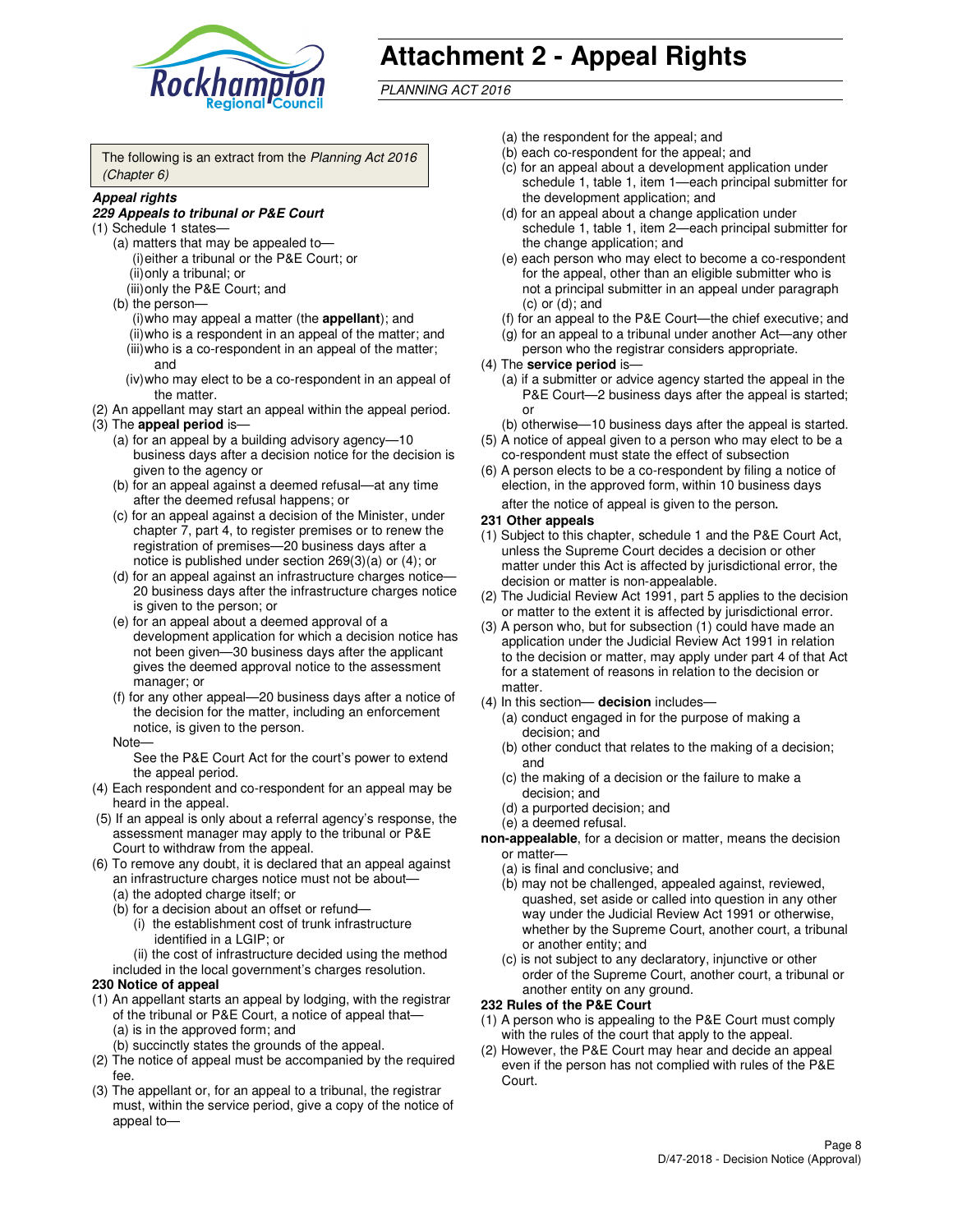

## **Appeal Rights**

PLANNING ACT 2016

## **Schedule 1**

## **Appeals section 229**

#### **1 Appeal rights and parties to appeals**

- (1) Table 1 states the matters that may be appealed to—(a) the P&E court; or (b) a tribunal.
- (2) However, table 1 applies to a tribunal only if the matter involves—
	- (a) the refusal, or deemed refusal of a development application, for—
	- (i) a material change of use for a classified building; or
	- (ii) operational work associated with building work, a retaining wall, or a tennis court; or
	- (b) a provision of a development approval for—
	- (i) a material change of use for a classified building; or
- (ii) operational work associated with building work, a retaining wall, or a tennis court; or
	- (c) if a development permit was applied for—the decision to give a preliminary approval for—
		- (i) a material change of use for a classified building; or
		- (ii) operational work associated with building work, a retaining wall, or a tennis court; or
	- (d) a development condition if—
		- (i) the development approval is only for a material change of use that involves the use of a building classified under the Building Code as a class 2 building; and
		- (ii) the building is, or is proposed to be, not more than 3 storeys; and
		- (iii) the proposed development is for not more than 60 sole-occupancy units; or
	- (e) a decision for, or a deemed refusal of, an extension application for a development approval that is only for a material change of use of a classified building; or
	- (f) a decision for, or a deemed refusal of, a change application for a development approval that is only for a material change of use of a classified building; or
	- (g) a matter under this Act, to the extent the matter relates to—
		- (i) the Building Act, other than a matter under that Act that may or must be decided by the Queensland Building and Construction Commission; or
		- (ii) the Plumbing and Drainage Act, part 4 or 5; or
	- (h) a decision to give an enforcement notice in relation to a matter under paragraphs (a) to (g); or
	- (i) a decision to give an infrastructure charges notice; or
	- (j) the refusal, or deemed refusal, of a conversion application; or
	- (k) a matter that, under another Act, may be appealed to the tribunal; or
	- (l) a matter prescribed by regulation.
- (3) Also, table 1 does not apply to a tribunal if the matter
	- involves—
	- (a) for a matter in subsection  $(2)(a)$  to  $(d)$ 
		- (i) a development approval for which the development application required impact assessment; and
		- (ii) a development approval in relation to which the assessment manager received a properly made submission for the development application; or
	- (b) a provision of a development approval about the identification or inclusion, under a variation approval, of a matter for the development.
- (4) Table 2 states the matters that may be appealed only to the P&E Court.
- (5) Table 3 states the matters that may be appealed only to the tribunal.
- (6) In each table—
	- (a) column 1 states the appellant in the appeal; and
	- (b) column 2 states the respondent in the appeal; and
	- (c) column 3 states the co-respondent (if any) in the appeal; and
	- (d) column 4 states the co-respondents by election (if any) in the appeal.
- $(7)$  If the chief executive receives a notice of appeal under section  $230(3)(f)$ , the chief executive may elect to be a corespondent in the appeal.

| Table 1<br>Appeals to the P&E Court and, for certain matters, to a tribunal                                      |                                                                                                                                |                                                                                          |                                                       |  |  |
|------------------------------------------------------------------------------------------------------------------|--------------------------------------------------------------------------------------------------------------------------------|------------------------------------------------------------------------------------------|-------------------------------------------------------|--|--|
| 1. Development applications<br>An appeal may be made against-<br>(c) a provision of the development approval; or | (a) the refusal of all or part of the development application; or<br>(b) the deemed refusal of the development application; or | (d) if a development permit was applied for—the decision to give a preliminary approval. |                                                       |  |  |
| Column 4<br>Column 1<br>Column 2<br>Column 3                                                                     |                                                                                                                                |                                                                                          |                                                       |  |  |
| Respondent<br>Co-respondent<br>Co-respondent by election<br>Appellant                                            |                                                                                                                                |                                                                                          |                                                       |  |  |
| (if any)<br>$($ if any $)$                                                                                       |                                                                                                                                |                                                                                          |                                                       |  |  |
| The applicant                                                                                                    | The assessment<br>manager                                                                                                      | If the appeal is about<br>a concurrence                                                  | 1 A concurrence agency that is<br>not a co-respondent |  |  |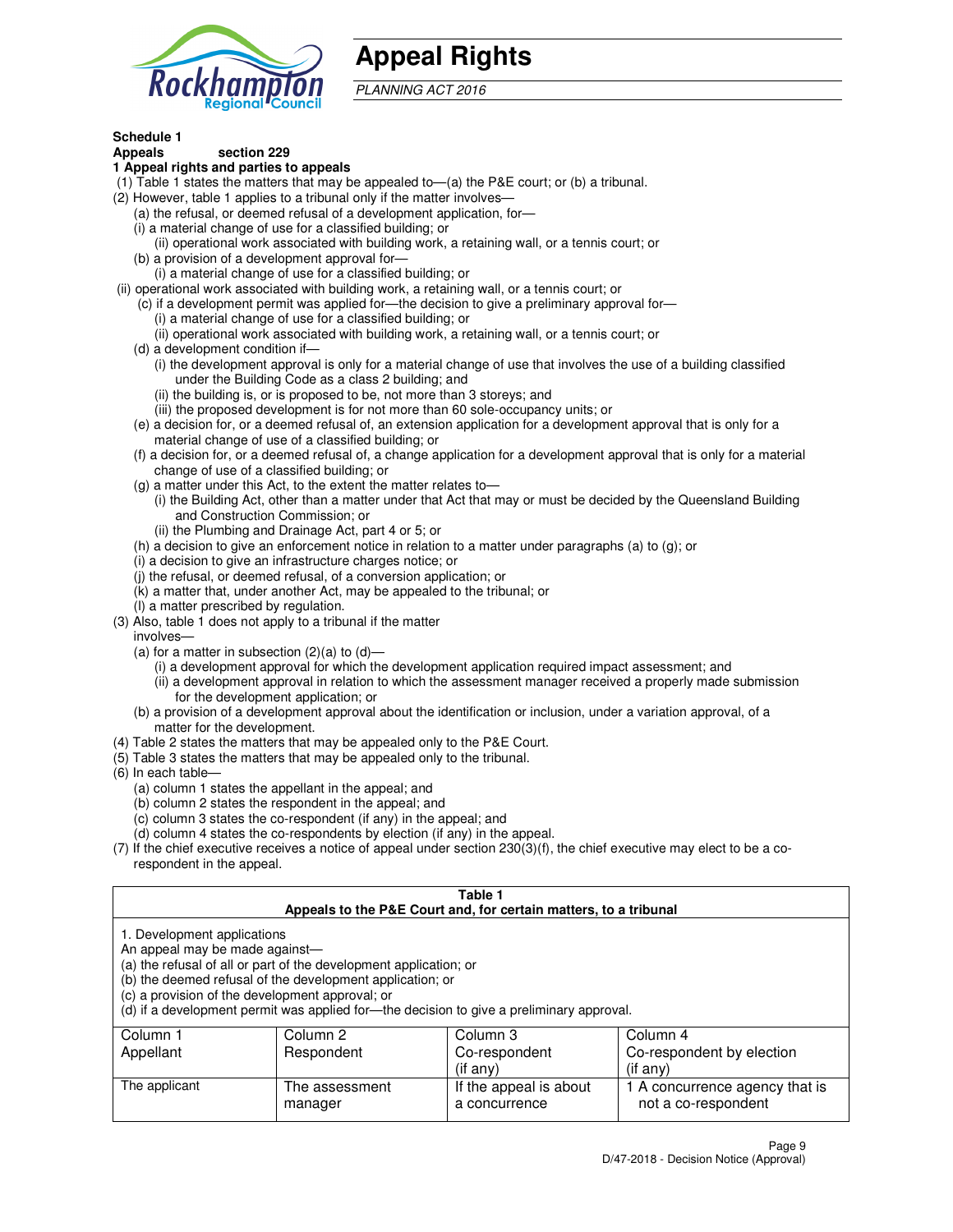| Table 1<br>Appeals to the P&E Court and, for certain matters, to a tribunal                                                                                                                             |                                   |                                                                 |                                                                                                                                                                                                                                                                                                                                                     |  |
|---------------------------------------------------------------------------------------------------------------------------------------------------------------------------------------------------------|-----------------------------------|-----------------------------------------------------------------|-----------------------------------------------------------------------------------------------------------------------------------------------------------------------------------------------------------------------------------------------------------------------------------------------------------------------------------------------------|--|
|                                                                                                                                                                                                         |                                   | agency's referral<br>response-the<br>concurrence agency         | 2 If a chosen Assessment<br>manager is the respondent-<br>the prescribed assessment<br>manager<br>3 Any eligible advice agency for<br>the application<br>4 Any eligible submitter for the<br>application                                                                                                                                            |  |
| 2. Change applications<br>An appeal may be made against-<br>(b) a deemed refusal of a change application.                                                                                               |                                   |                                                                 | (a) a responsible entity's decision for a change application, other than a decision made by the P&E court; or                                                                                                                                                                                                                                       |  |
| Column <sub>1</sub><br>Appellant                                                                                                                                                                        | Column <sub>2</sub><br>Respondent | Column <sub>3</sub><br>Co-respondent<br>(if any)                | Column 4<br>Co-respondent by election<br>(if any)                                                                                                                                                                                                                                                                                                   |  |
| 1 The applicant<br>2 If the responsible<br>entity is the<br>assessment<br>manager-an<br>affected entity that<br>gave a pre-request<br>notice or response<br>notice                                      | The responsible<br>entity         | If an affected entity<br>starts the appeal-the<br>applicant     | A concurrence agency for the<br>1.<br>development application<br>2 If a chosen assessment<br>manager is the respondent-<br>the prescribed assessment<br>manager<br>3 A private certifier for the<br>development application<br>4 Any eligible advice agency for<br>the change application<br>5 Any eligible submitter for the<br>change application |  |
| 3. Extension applications<br>An appeal may be made against-<br>(a) the assessment manager's decision about an extension application; or<br>(b) a deemed refusal of an extension application.            |                                   |                                                                 |                                                                                                                                                                                                                                                                                                                                                     |  |
| Column 1<br>Appellant                                                                                                                                                                                   | Column <sub>2</sub><br>Respondent | Column <sub>3</sub><br>Co-respondent<br>(if any)                | Column 4<br>Co-respondent by election<br>(if any)                                                                                                                                                                                                                                                                                                   |  |
| 1 The applicant<br>1<br>For a matter other<br>2<br>than a deemed<br>refusal of an<br>extension<br>application $-$ a<br>concurrence<br>agency, other than<br>the chief executive,<br>for the application | The assessment<br>manager         | If a concurrence<br>agency starts the<br>appeal - the applicant | If a chosen assessment<br>manager is the respondent - the<br>prescribed assessment manager                                                                                                                                                                                                                                                          |  |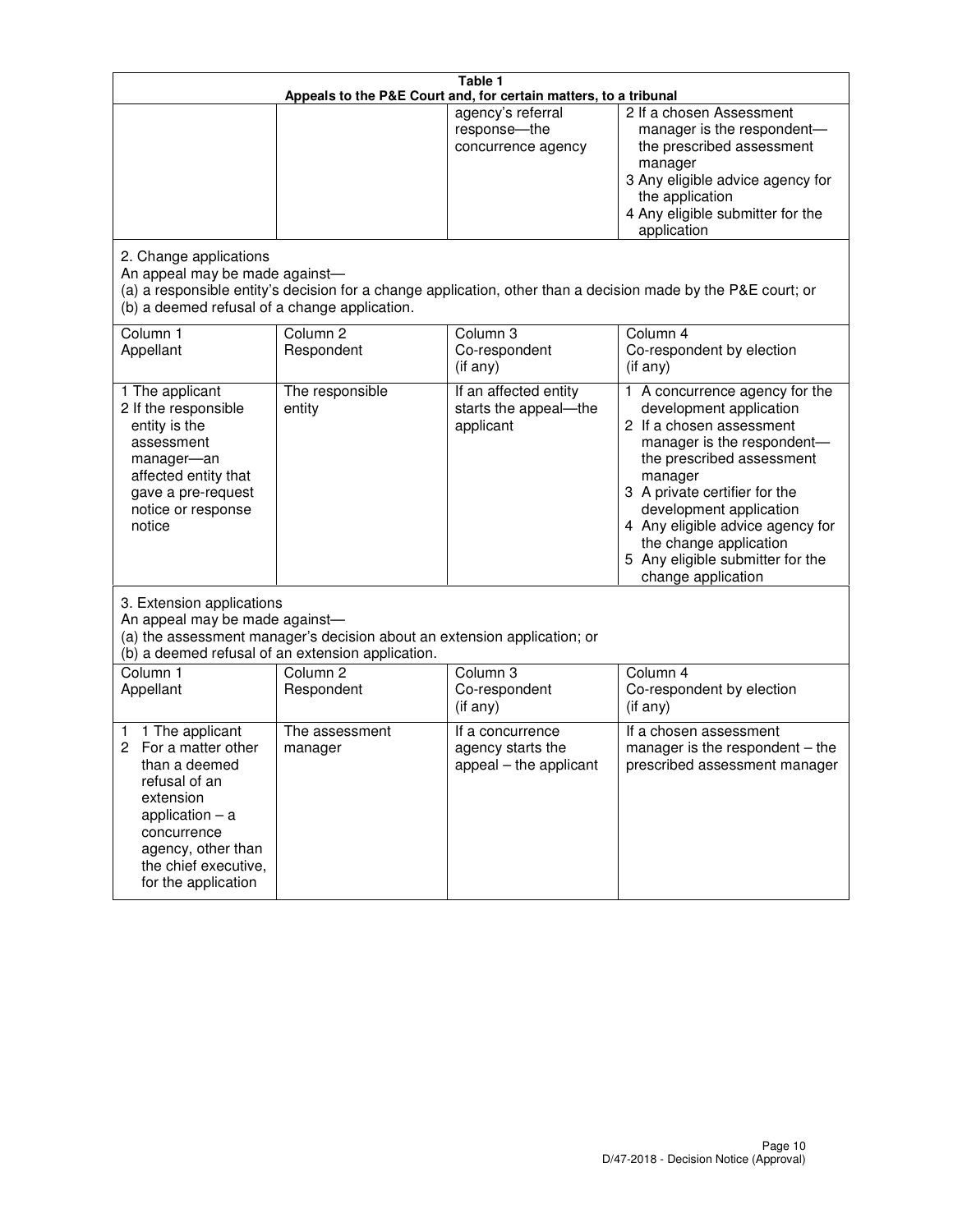#### **Table 1 Appeals to the P&E Court and, for certain matters, to a tribunal**

4. Infrastructure charges notices

An appeal may be made against an infrastructure charges notice on 1 or more of the following grounds

- a) The notice involved an error relating to
	- (i) The application of the relevant adopted charge; or

Examples of errors in applying an adopted charge –

- The incorrect application of gross floor area for a non-residential development
- Applying an incorrect 'use category', under a regulation, to the development
	- (i) The working out of extra demands, for section 120; or
	- (ii) An offset or refund; or
- b) The was no decision about an offset or refund; or
- c) If the infrastructure charges notice states a refund will be given the timing for giving the refund; or
- d) The amount of the charge is so unreasonable that no reasonable relevant local government could have imposed the amount.

| Column 1<br>Appellant                                    | Column 2<br>Respondent                                                    | Column 3<br>Co-respondent<br>$($ if any $)$ | Column 4<br>Co-respondent by election<br>$($ if any $)$ |
|----------------------------------------------------------|---------------------------------------------------------------------------|---------------------------------------------|---------------------------------------------------------|
| The person given the<br>Infrastructure charges<br>notice | The local government<br>that gave the<br>infrastructure charges<br>notice |                                             |                                                         |

5. Conversion applications

An appeal may be made against—

(a) the refusal of a conversion application; or

(b) a deemed refusal of a conversion application.

| Column 1<br>Appellant | Column 2<br>Respondent                                                  | Column 3<br>Co-respondent<br>$($ if any $)$ | Column 4<br>Co-respondent by election<br>$($ if any $)$ |
|-----------------------|-------------------------------------------------------------------------|---------------------------------------------|---------------------------------------------------------|
| The applicant         | The local government<br>to which the conversion<br>application was made |                                             |                                                         |

6. Enforcement notices

An appeal may be made against the decision to give an enforcement notice.

| Column 1<br>Appellant                      | Column 2<br>Respondent       | Column 3<br>Co-respondent<br>$($ if any $)$ | Column 4<br>Co-respondent by election<br>(if any)                                                                                                                          |
|--------------------------------------------|------------------------------|---------------------------------------------|----------------------------------------------------------------------------------------------------------------------------------------------------------------------------|
| The person given the<br>enforcement notice | The enforcement<br>authority |                                             | If the enforcement authority is<br>not the local government for<br>the premises in relation to which<br>the offence is alleged to have<br>happened-the local<br>government |

#### **Table 2 Appeals to the P&E Court only**

1. Appeals from tribunal

An appeal may be made against a decision of a tribunal, other than a decision under

section 252, on the ground of—

(a) an error or mistake in law on the part of the tribunal; or

(b) jurisdictional error.

| Column 1<br>Appellant                             | Column 2<br>Respondent                                    | Column 3<br>Co-respondent<br>(if any) | Column 4<br>Co-respondent by election<br>(if any) |
|---------------------------------------------------|-----------------------------------------------------------|---------------------------------------|---------------------------------------------------|
| A party to the<br>proceedings for the<br>decision | The other party to the<br>proceedings for the<br>decision | $\overline{\phantom{a}}$              |                                                   |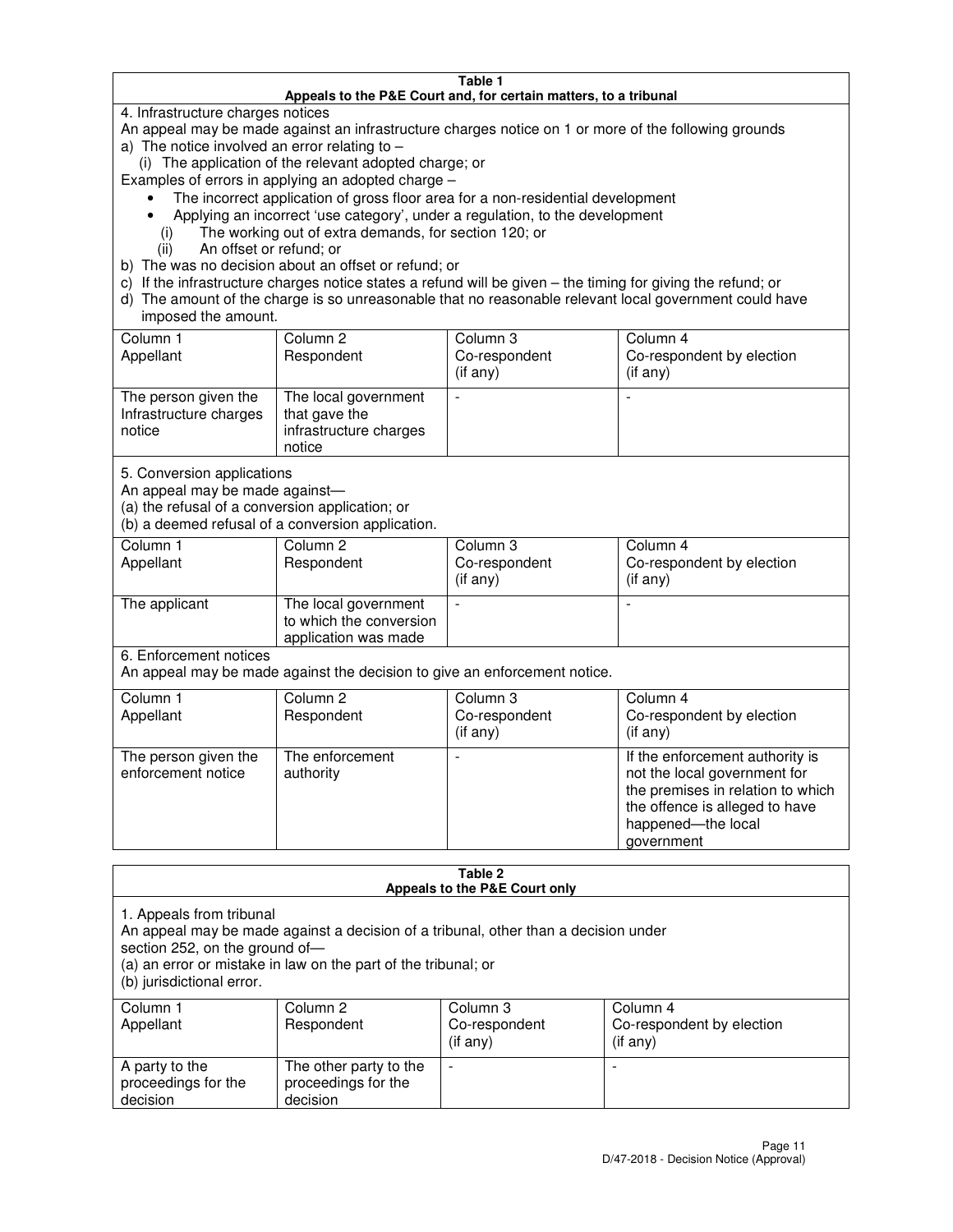#### **Table 2 Appeals to the P&E Court only**

2. Eligible submitter appeals

An appeal may be made against the decision to give a development approval, or an approval for a change application, to the extent that the decision relates to—

(a) any part of the development application for the development approval that required impact assessment; or (b) a variation request.

| Column 1<br>Appellant                                                                                                                                                                                                                                                                                                                                                                                              | Column 2<br>Respondent                                                                                                     | Column 3<br>Co-respondent<br>(if any)                                                                                     | Column 4<br>Co-respondent by election<br>(i f any)   |
|--------------------------------------------------------------------------------------------------------------------------------------------------------------------------------------------------------------------------------------------------------------------------------------------------------------------------------------------------------------------------------------------------------------------|----------------------------------------------------------------------------------------------------------------------------|---------------------------------------------------------------------------------------------------------------------------|------------------------------------------------------|
| 1 For a development<br>application-an<br>eligible submitter for<br>the development<br>application<br>2 For a change<br>application-an<br>eligible submitter for<br>the change<br>application                                                                                                                                                                                                                       | 1 For a development<br>application-the<br>assessment<br>manager<br>2 For a change<br>application-the<br>responsible entity | 1 The applicant<br>2 If the appeal is<br>about a concurrence<br>agency's referral<br>response---the<br>concurrence agency | Another eligible<br>submitter for the<br>application |
| 3. Eligible submitter and eligible advice agency appeals<br>An appeal may be made against a provision of a development approval, or failure to<br>include a provision in the development approval, to the extent the matter relates to-<br>(a) any part of the development application or the change application, for the development approval, that<br>required impact assessment; or<br>(b) a variation request. |                                                                                                                            |                                                                                                                           |                                                      |
| Column 1<br>Appellant                                                                                                                                                                                                                                                                                                                                                                                              | Column <sub>2</sub><br>Respondent                                                                                          | Column 3<br>Co-respondent<br>(if any)                                                                                     | Column 4<br>Co-respondent by election<br>(if any)    |
| 1 For a development<br>application-an<br>eligible submitter for<br>the development<br>application                                                                                                                                                                                                                                                                                                                  | 1 For a development<br>application-the<br>assessment<br>manager<br>2 For a change                                          | 1 The applicant<br>2 If the appeal is<br>about a concurrence<br>agency's referral<br>response---the                       | Another eligible submitter for the<br>application    |

concurrence agency

change application 4. Compensation claims

2 For a change application—an eligible submitter for

the change application 3 An eligible advice agency for the development application or

An appeal may be made against—

(a) a decision under section 32 about a compensation claim; or

(b) a decision under section 265 about a claim for compensation; or

application—the responsible entity

(c) a deemed refusal of a claim under paragraph (a) or (b).

| Column 1<br>Appellant                      | Column 2<br>Respondent                                 | Column 3<br>Co-respondent<br>$($ if any $)$ | Column 4<br>Co-respondent by election<br>(if any) |
|--------------------------------------------|--------------------------------------------------------|---------------------------------------------|---------------------------------------------------|
| A person dissatisfied<br>with the decision | The local<br>government to which<br>the claim was made |                                             |                                                   |
| 5. Registered premises                     |                                                        |                                             |                                                   |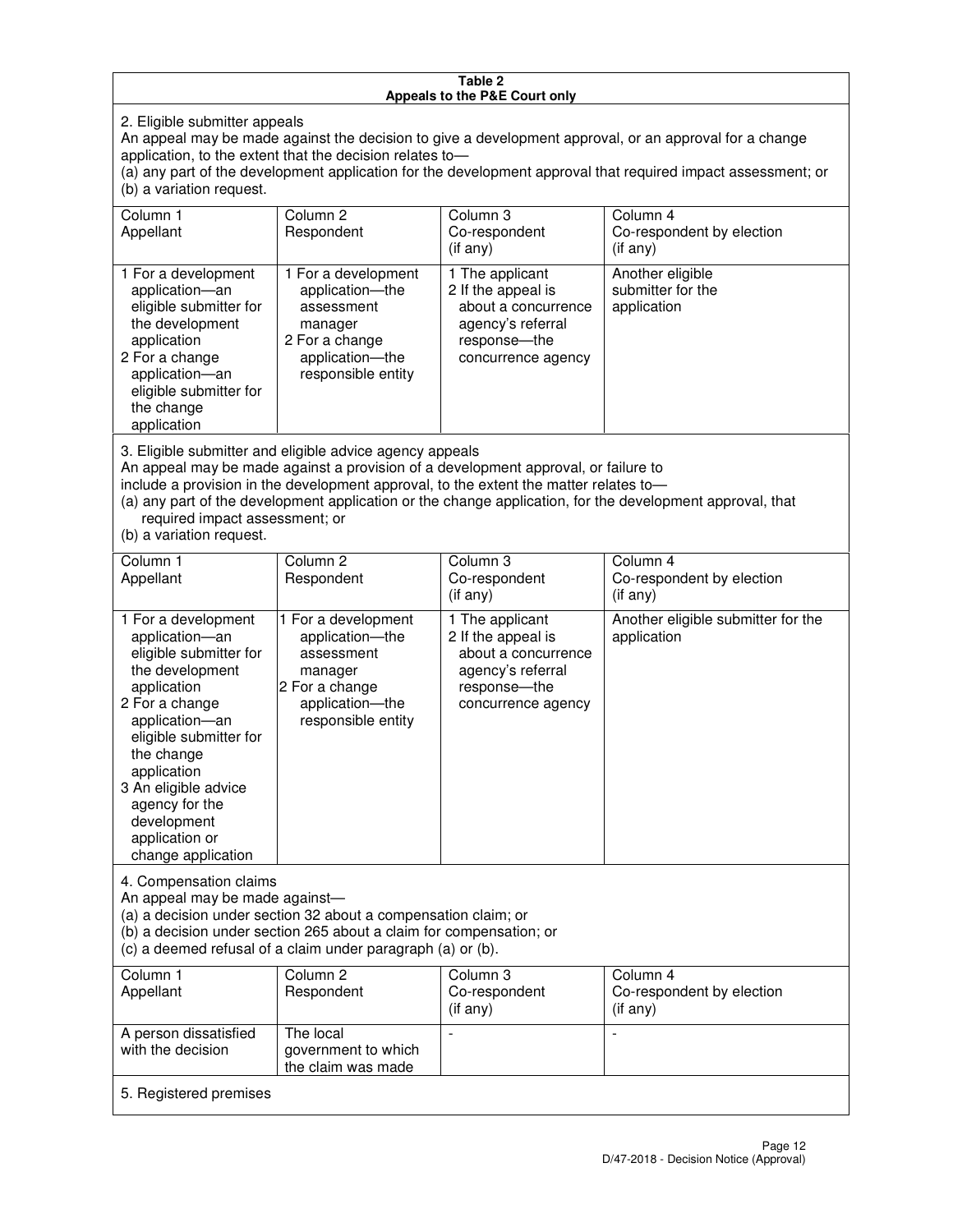| Table 2                                                                                                                                                                                                                                                                                                              |                                   |                                         |                                                                                                                                                                             |  |
|----------------------------------------------------------------------------------------------------------------------------------------------------------------------------------------------------------------------------------------------------------------------------------------------------------------------|-----------------------------------|-----------------------------------------|-----------------------------------------------------------------------------------------------------------------------------------------------------------------------------|--|
| Appeals to the P&E Court only<br>An appeal may be made against a decision of the Minister under chapter 7, part 4.                                                                                                                                                                                                   |                                   |                                         |                                                                                                                                                                             |  |
| Column 1                                                                                                                                                                                                                                                                                                             | Column <sub>2</sub>               | Column <sub>3</sub>                     | Column 4                                                                                                                                                                    |  |
| Appellant                                                                                                                                                                                                                                                                                                            | Respondent                        | Co-respondent<br>$($ if any $)$         | Co-respondent by election<br>(if any)                                                                                                                                       |  |
| 1 A person given a<br>decision notice about<br>the decision<br>2 If the decision is to<br>register premises or<br>renew the<br>registration of<br>premises-an owner<br>or occupier of<br>premises in the<br>affected area for the<br>registered premises<br>who is dissatisfied<br>with the decision                 | <b>The Minister</b>               | ÷,                                      | If an owner or occupier starts the<br>appeal – the owner of the<br>registered premises                                                                                      |  |
| 6. Local laws<br>An appeal may be made against a decision of a local government, or conditions applied,<br>under a local law about-<br>(a) the use of premises, other than a use that is the natural and ordinary consequence of prohibited<br>development; or<br>(b) the erection of a building or other structure. |                                   |                                         |                                                                                                                                                                             |  |
| Column 1<br>Appellant                                                                                                                                                                                                                                                                                                | Column 2<br>Respondent            | Column 3<br>Co-respondent<br>(if any)   | Column 4<br>Co-respondent by election<br>(if any)                                                                                                                           |  |
| A person who-<br>(a) applied for the<br>decision; and<br>(b) is dissatisfied with<br>the decision or<br>conditions.                                                                                                                                                                                                  | The local government              |                                         |                                                                                                                                                                             |  |
|                                                                                                                                                                                                                                                                                                                      |                                   | Table 3<br>Appeals to the tribunal only |                                                                                                                                                                             |  |
| 1. Building advisory agency appeals<br>An appeal may be made against giving a development approval for building work to the extent the building<br>work required code assessment against the building assessment provisions.                                                                                         |                                   |                                         |                                                                                                                                                                             |  |
| Column 1<br>Appellant                                                                                                                                                                                                                                                                                                | Column <sub>2</sub><br>Respondent | Column 3<br>Co-respondent<br>(if any)   | Column 4<br>Co-respondent by election<br>(if any)                                                                                                                           |  |
| A building advisory<br>agency for the<br>development application<br>related to the approval                                                                                                                                                                                                                          | The assessment<br>manager         | The applicant                           | 1 A concurrence agency for the<br>development application<br>related to the approval<br>2 A private certifier for the<br>development application<br>related to the approval |  |
| 3. Certain decisions under the Building Act and the Plumbing and Drainage Act<br>An appeal may be made against a decision under-<br>(a) the Building Act, other than a decision made by the Queensland Building and Construction Commission; or<br>(b) the Plumbing and Drainage Act, part 4 or 5.                   |                                   |                                         |                                                                                                                                                                             |  |
| Column 1<br>Appellant                                                                                                                                                                                                                                                                                                | Column <sub>2</sub><br>Respondent | Column 3<br>Co-respondent<br>(if any)   | Column 4<br>Co-respondent by election<br>(if any)                                                                                                                           |  |